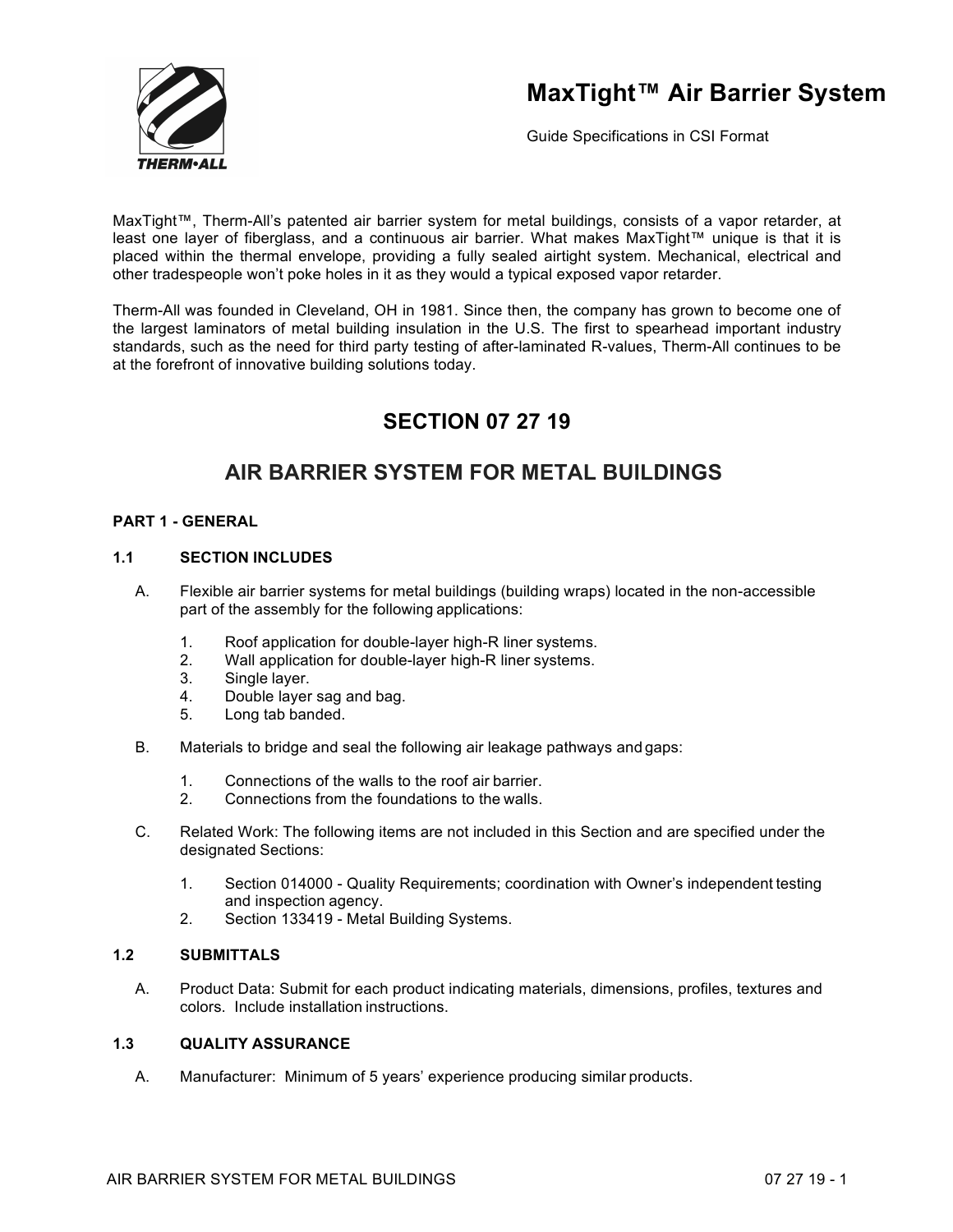

Guide Specifications in CSI Format

### **1.4 DELIVERY, STORAGE, AND HANDLING**

- A. Delivery: Deliver materials in manufacturer's original, unopened, undamaged containers with identification labels intact.
- B. Storage and Handling: Comply with manufacturer's recommendations for storage and handling. Protect from weather damage. Prevent exposure to direct sunlight.
- C. Protect from exposure to open flame and ignition sources.

### **1.5 WARRANTY**

A. Warranty: Provide manufacturer's standard limited warranty against defects in manufacturing.

### **PART 2 - PRODUCTS**

### **2.1 AIR BARRIER SYSTEM**

- A. Basis of Design: MaxTight™ as manufactured by Therm-All. 31387 Industrial Parkway, North Olmsted, OH 44070; Toll Free Tel: 800-886-9494; Fax: 440-734-1001; Email: WBeals@thermall.com; www.therm-all.com.
- B. Air Barrier: A cross–woven non–perforated breathable polyolefin coated fabric functioning as a water–resistive barrier and an air barrier in accordance with the International Building, Residential and Energy Codes.
	- 1. Standards Compliance:
		- a. International Energy Conservation Code (IECC) Chapter 4, Section 402.5.
		- b. Air Permeance per ASTM E2178 Air: Less than 0.004 cubic feet per minute per square foot at a pressure differential of 1.57 pounds per square foot (Less than 0.04 cfm/ft2 at 1.57 psf) [Less than 0.02 liters per square meter per second at a pressure differential of 75 Pa (Less than 0.02 L/(s\*m2) at 75 Pa)].
		- c. Water Vapor Permeance per ASTM E96 (Desiccant Method): 16 U.S. perms (915.42 ng/Pa\*s\*m2).
		- d. Water Vapor Permeance per ASTM E96 (Water Method): 25 U.S. perms (1430.34 ng/Pa\*s\*m2).
		- e. Intertek CCRR-1018 for IBC, IECC and IRC Compliance.
		- f. DrJ Engineering TER No. 1407-05 (NFPA 285).
		- g. ASTM D 226, Type I (Specification for Building / RoofingPaper).
		- h. ASTM E 1677, Type II (Specification for Air Infiltration Barriers).
		- i. ASTM E 2178 Air Permeance (Air Barrier Materials).
		- j. ASTM E2357 Air Barrier Assembly (go to www.airbarrier.org).
		- k. ASTM E 2556, Type II (Specification for Water–Resistive Barriers).
		- l. HUD/FHA UU-B-790a Equivalent to Grade D/Type 15 Building Paper.
	- 2. Features and Attributes:
		- a. UV resistant: Up to 6 months.
		- b. Nominal Thickness per ASTM D 1777: 0.018 in (0.46 mm).
		- c. Nominal Width: 9 to 10 ft (2.74 to 3.05 m).
		- d. Weight per ASTM D3776: 17.3 lbs per 1000 sq ft (7.85 kg per 92.90 sq m).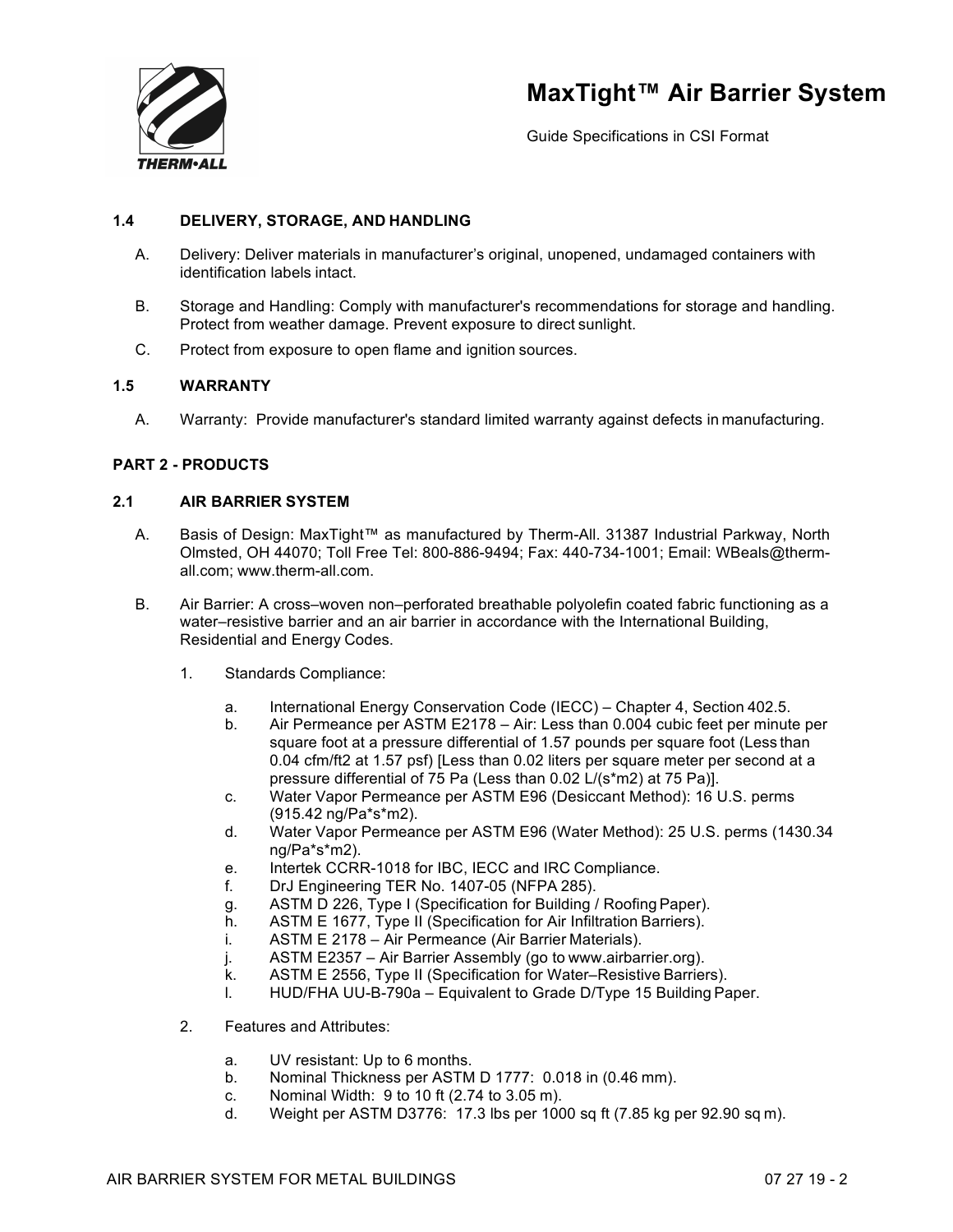

Guide Specifications in CSI Format

- e. Tensile Strength Machine Direction per ASTM D 882: 69 lbs per in (1.07 kg per mm).
- f. Tensile Strength Cross Direction per ASTM D 882: 42 lbs per in (.75 kg per mm).
- g. Trapezoid Tearing Strength Machine Direction per ASTM D 4533: 42 lbs per in (75 kg per mm).
- h. Trapezoid Tearing Strength Cross Direction per ASTM D 4533: 62 lbs per in (1.11 kg per mm).
- i. Water Penetration Resistance per AATCC-127: Greater than 8.53 psi (600 cm H2O).
- j. Water Resistance per ASTM D779: Greater than 120 minutes.
- k. Water Vapor Transmission Rate per ASTM E 96 Desiccant Method: 3.274 oz per sq yd per 24 hr (111 g per m2 per 24 hr).
- l. Water Vapor Transmission Rate per ASTM E 96 Water Method: 5.102 oz per sq yd per 24 hr (173 g per m2 per 24 hr).
- m. Air Penetration Resistance per TAPPI T 460: Greater than 800 seconds per 6.102 cu in (100 cu cm).
- n. Air Resistance / Wall Assembly per ASTM E2357: Less than 0.00 cfm per ft2 at 1.57 psf (0.01 L per s per 0 m2 at 75 Pa).
- o. Air Leakage Rate / Air Resistance per ASTM E 283: 0.01 cfm per ft2 at 1.57 psf per 25 mph (0.005 L per s per 0 m2 at 75 Pa per40.23 kph).
- p. Structural Integrity per ASTM E 330 (Procedure A): 1 hr at 10.44 lbs per sq ft at 65 mph (1 hr at 500 Pa at 65 mph) minimum.
- q. Water Resistance per ASTM E 331: 15 min at 0.56 lbs per sq ft at 15 mph (15 min at 27 Pa / 15 mph).
- r. Flame Spread per ASTM E 84: 0 Class A.
- s. Smoke Development per ASTM E 84: 25.

### C. **Unfaced Fiberglass Batt Insulation: Per ASTM C 665, Type I**.

- 1. Flame-Spread Index: 25 per ASTM E 84.
- 2. Smoke-Development Index: 50 per ASTM E 84.
- 3. Combustion Characteristics: Comply with ASTM E 136.

### **D. Self-Adhering Flashing**

- 1. GreenGuard Standard Flashing as manufactured by Kingspan.
	- a. Thickness: 0.020 in (0.51 mm).
	- b. Facer Type: Polyolefin.
	- c. Adhesive Tape: Rubber-Modified Asphalt.
	- d. Split release liner.
	- e. Application Temperature: 25 degrees F (minus 3.9 degrees C).
	- f. Maximum Recommended Use Temperature: 150 degrees F (65.5 degrees C).
	- g. UV Exposure: 30 days.
	- h. Tensile Strength per ASTM D 412: 700 lbs per in (317.5 kg per m).
	- i. Elongation per ASTM D 412: 500 percent.
	- j. Peel Strength per ASTM D 903: 4.5 lbs per in width (0.08 kg per mm width).
	- k. Puncture Resistance per ASTM E 154: 27 lbs (12.2 kg).
	- l. Lap Adhesion per ASTM D 1876 (Modified): 4.5 lbs per in width (0.08 kg per mm width).
	- m. Roll Sizes: [6 in (152 mm)] [9 in (229 mm)] by 100 ft (30.5 m).